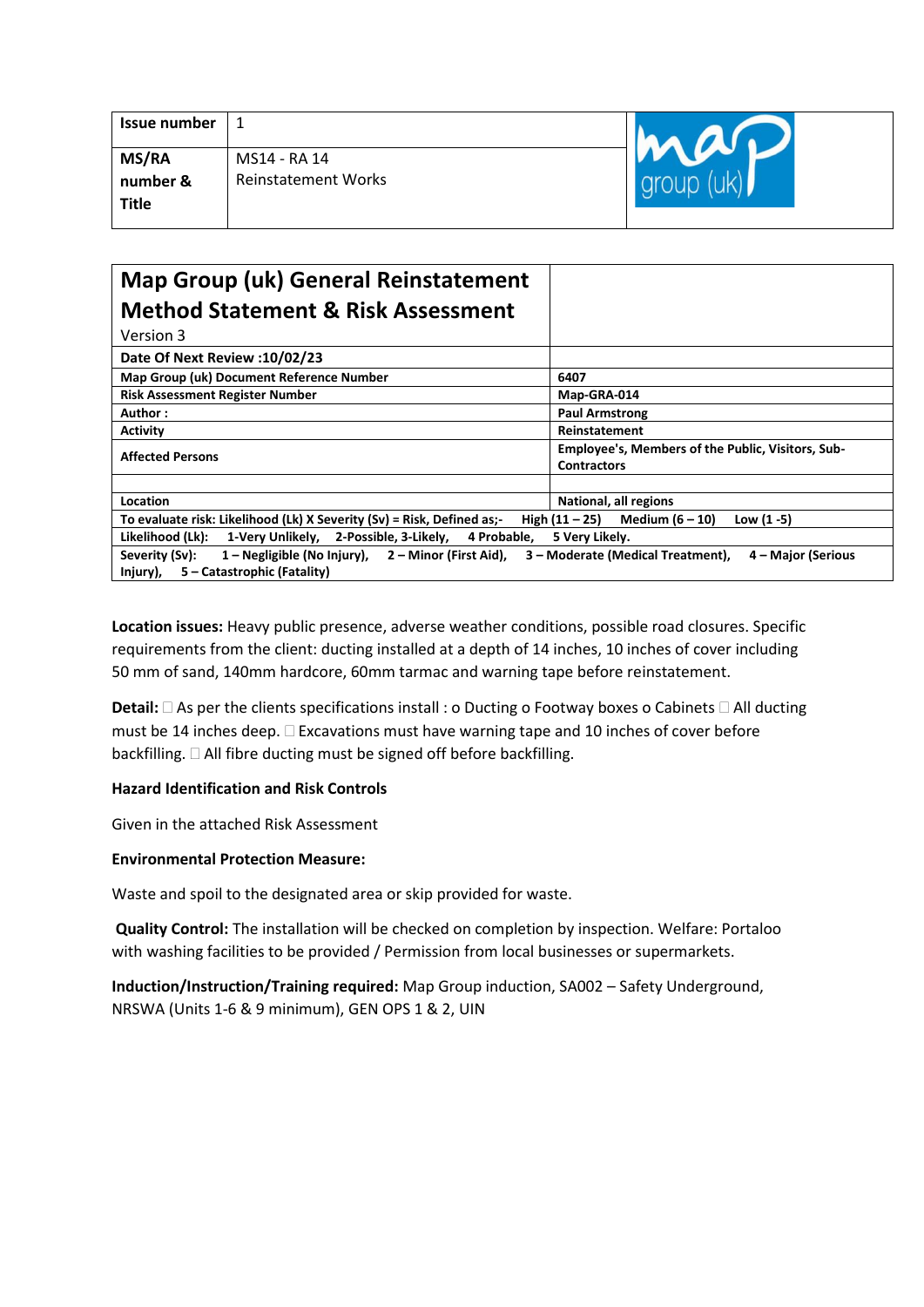# **Map Group General Reinstatement Method Statement**

### **Reinstatement – Concrete flags.**

- 1. Prior to the delivery of concrete slabs and other relevant materials, the unloading area must be kept free from obstructions.
- 2. Delivery vehicles should be parked as close to the point of work as possible and in accordance with chapter 8 of the Safety at Street works and Road Works code of practice.
- 3. Upon delivery of concrete slabs, wherever possible, materials must be removed from the delivery vehicle with mechanical aids, eg lorry mounted crane etc.
- 4. When materials are unpacked, all packaging must be removed from point of work to prevent tripping hazards.
- 5. Before concrete flags are laid a 80/20 split concrete/cement mix should be applied to the prepared bed of excavation. This should be completed in accordance with City Fibre Spec.
- 6. When manoeuvring concrete flags and completing general manual handling tasks the T.I.LE philosophy should be utilised as per Map induction. The task, load, individual and environment should all be assessed before any manual handling task is attempted.
- 7. Rubber mallets should be utilised to adjust the concrete flag into its final position. Operatives should be mindful of pinch points.
- 8. When utilising a disc cutter to piece in concrete slabs, the cuts should be completed by a trained competent operative. Dust suppression should be utilised throughout the works and the work area should be observed up to one hour after works has been completed to ensure smouldering embers are not present.
- **9.** Brush away debris and ensure no waste or tripping hazards are left at the point of work.
- 10. Remove all waste and spoil.
- 11. Remove barriers

## **Reinstatement – Tarmac**

- 1. Hot Box should be parked as close to the point of work as possible and in accordance with chapter 8 of the Safety at Street works and Road Works code of practice.
- 2. Material should be transported from the hotbox to the point of work with suitable shovel and lifting aids. Operatives must ensure that the rout from the hotbox to the point of work is clear and free from tripping hazards prior to the material being moved.
- 3. The tarmac must then be shovelled into the trench and adjusted with a rake. The tarmac should be slightly proud of the existing surface.
- 4. A compaction plate must then be utilised to compact the tarmac until it is suitably flush with the existing surface.
- 5. The Tarmac can then be left for approximately 2 hours to cool off.
- **6.** Brush away debris and ensure no waste or tripping hazards are left at the point of work.
- 7. Remove all waste and spoil.
- 8. Remove barriers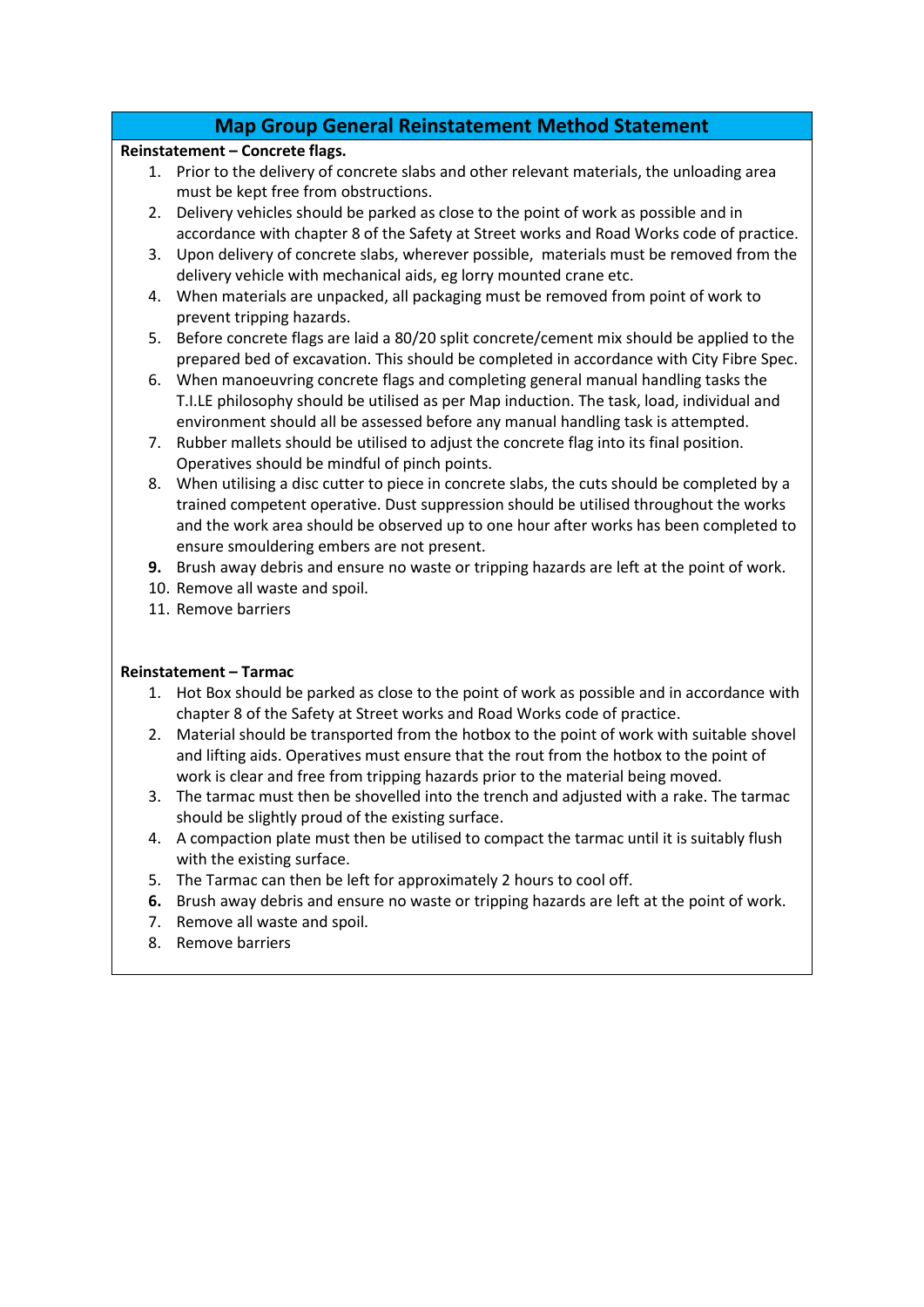| <b>Activity</b> | <b>Hazards</b>  | <b>Effects of</b> | <b>Initial</b>          |                         |              | <b>Control Measures</b>                 |              | Residual       |    |  |
|-----------------|-----------------|-------------------|-------------------------|-------------------------|--------------|-----------------------------------------|--------------|----------------|----|--|
|                 |                 | <b>Hazards</b>    | <b>Risk</b>             |                         |              |                                         | <b>Risk</b>  |                |    |  |
|                 |                 |                   | L                       | S                       | <b>Ri</b>    |                                         | L            | S              | Ri |  |
|                 |                 |                   | k                       | v                       | sk           |                                         | k            | v              | sk |  |
| Reinstat        | <b>Moving</b>   | <b>Collisions</b> | $\overline{\mathbf{3}}$ | 5                       | $\mathbf{1}$ | <b>Traffic controls are properly</b>    | $\mathbf{1}$ | 5              | 5  |  |
| ement           | <b>Vehicles</b> | with              |                         |                         | 5            | planned and consider speed of           |              |                |    |  |
|                 |                 | Person/ve         |                         |                         |              | road, stopping distances, bends,        |              |                |    |  |
|                 |                 | hicles            |                         |                         |              | junctions, visibility and are set out   |              |                |    |  |
|                 |                 |                   |                         |                         |              | in accordance with NRSWA                |              |                |    |  |
|                 |                 |                   |                         |                         |              | guidelines. Vehicles and equipment      |              |                |    |  |
|                 |                 |                   |                         |                         |              | entering and leaving the site enter     |              |                |    |  |
|                 |                 |                   |                         |                         |              | / exit in the correct direction of the  |              |                |    |  |
|                 |                 |                   |                         |                         |              | traffic flow and are marshalled         |              |                |    |  |
|                 |                 |                   |                         |                         |              | in/out of the site and through the      |              |                |    |  |
|                 |                 |                   |                         |                         |              | site during movement. Site vehicles     |              |                |    |  |
|                 |                 |                   |                         |                         |              | are marked up (rear chevrons) and       |              |                |    |  |
|                 |                 |                   |                         |                         |              | display amber flashing beacons. All     |              |                |    |  |
|                 |                 |                   |                         |                         |              | personnel to wear hi-vis work wear      |              |                |    |  |
|                 |                 |                   |                         |                         |              | and are trained in street works.        |              |                |    |  |
|                 |                 |                   |                         |                         |              | <b>Additional Segregation in public</b> |              |                |    |  |
|                 |                 |                   |                         |                         |              | customer parking area to be             |              |                |    |  |
|                 |                 |                   |                         |                         |              | provided to ensure sufficient           |              |                |    |  |
|                 |                 |                   |                         |                         |              | distance is maintained. Wetting         |              |                |    |  |
|                 |                 |                   |                         |                         |              | down to be used to prevent any          |              |                |    |  |
|                 |                 |                   |                         |                         |              | dust clouds forming. Appropriate        |              |                |    |  |
|                 |                 |                   |                         |                         |              | signs and notices are displayed and     |              |                |    |  |
|                 |                 |                   |                         |                         |              | illuminated where appropriate.          |              |                |    |  |
|                 |                 |                   |                         |                         |              | Transit routes past the works area      |              |                |    |  |
|                 |                 |                   |                         |                         |              | allow for the safe movement of          |              |                |    |  |
|                 |                 |                   |                         |                         |              | pedestrians with adequate               |              |                |    |  |
|                 |                 |                   |                         |                         |              | separation from moving vehicles         |              |                |    |  |
|                 |                 |                   |                         |                         |              | and site plant including that           |              |                |    |  |
|                 |                 |                   |                         |                         |              | entering / exiting the site.            |              |                |    |  |
|                 |                 |                   |                         |                         |              | <b>Deliveries and other hazardous</b>   |              |                |    |  |
|                 |                 |                   |                         |                         |              | activities are avoided when local       |              |                |    |  |
|                 |                 |                   |                         |                         |              | facilities such as schools, office      |              |                |    |  |
|                 |                 |                   |                         |                         |              | buildings etc. are at their peak        |              |                |    |  |
|                 |                 |                   |                         |                         |              | activity periods.                       |              |                |    |  |
|                 | Entering/       | Sprains/St        | $\overline{2}$          | $\overline{\mathbf{3}}$ | 6            | <b>Three Point Stance SSOW, Safety</b>  | $\mathbf{1}$ | $\overline{3}$ | 3  |  |
|                 | <b>Exiting</b>  | rains             |                         |                         |              | Boots to be worn and free from          |              |                |    |  |
|                 | <b>Vehicles</b> | Slip, Trip        |                         |                         |              | contamination, Steps and floor          |              |                |    |  |
|                 |                 | & Fall            |                         |                         |              | surfaces free from contamination,       |              |                |    |  |
|                 |                 |                   |                         |                         |              | floor condition to be considered in     |              |                |    |  |
|                 |                 |                   |                         |                         |              | areas effected by adverse weather       |              |                |    |  |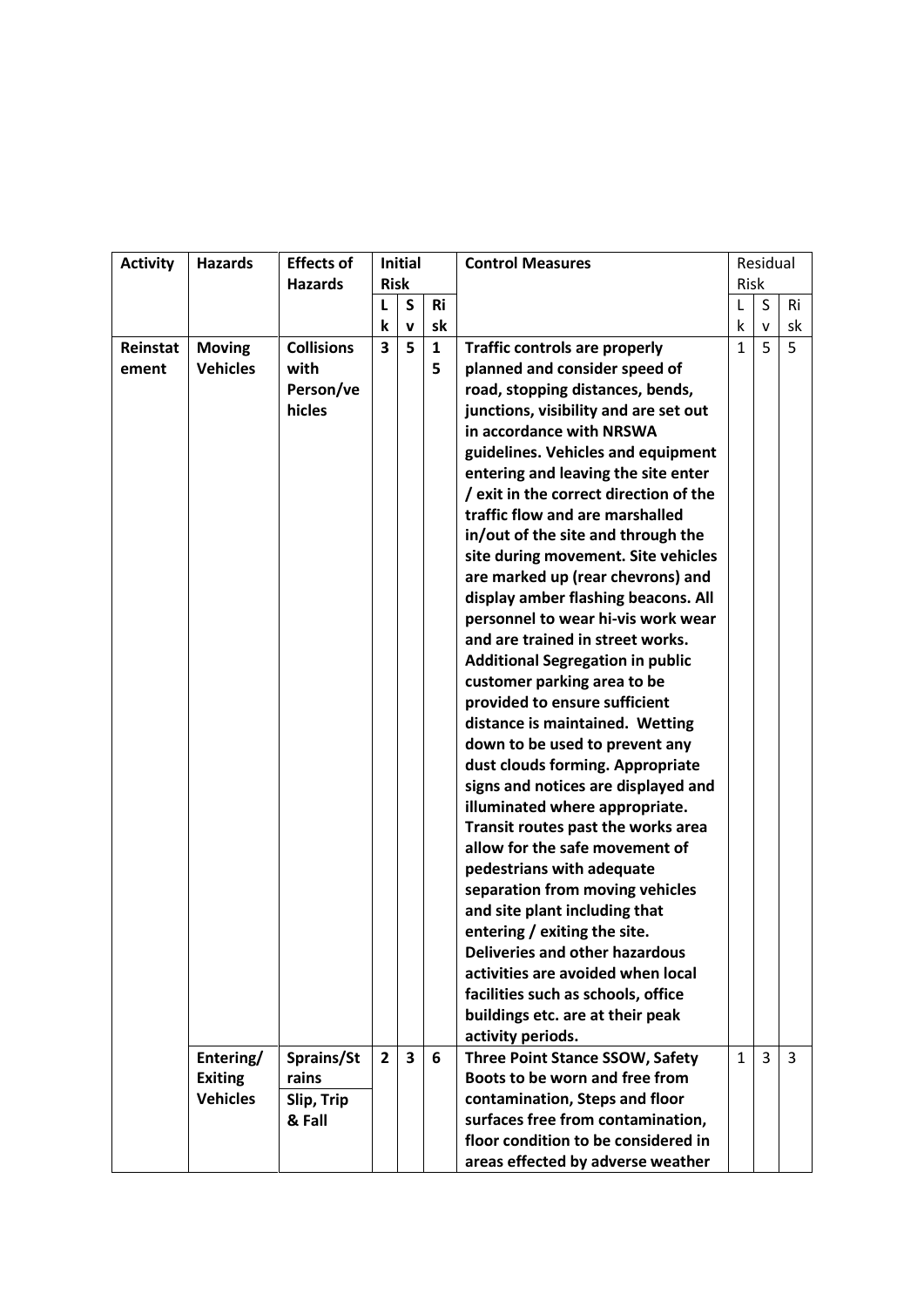| Vehicle         | Sprain/Str        | 3              | 5 | 1            | <b>Regular breaks and adequate</b>             | 1              | 5 | -5 |
|-----------------|-------------------|----------------|---|--------------|------------------------------------------------|----------------|---|----|
|                 | ains              |                |   | 5            | storage of equipment                           |                |   |    |
|                 | <b>Collision</b>  |                |   |              | Review of driver competencies and              |                |   |    |
|                 |                   |                |   |              | licence verifications                          |                |   |    |
|                 | <b>Vehicle</b>    |                |   |              | Routing maintenance and                        |                |   |    |
|                 | defect            |                |   |              | inspections                                    |                |   |    |
|                 | <b>Sprains</b>    |                |   |              | Roof rack tool bars, good handling             |                |   |    |
|                 | and               |                |   |              | techniques                                     |                |   |    |
|                 | Strains -         |                |   |              |                                                |                |   |    |
|                 | ladder            |                |   |              |                                                |                |   |    |
|                 | movemen           |                |   |              |                                                |                |   |    |
|                 | t                 |                |   |              |                                                |                |   |    |
|                 | <b>Fatigue</b>    |                |   |              | Regular breaks, verified by tracker<br>devices |                |   |    |
| <b>Trailer</b>  | <b>Collision</b>  | $\overline{2}$ | 5 | 1            | Pre - use checks completed.                    | $\mathbf{1}$   | 5 | 5  |
|                 | with              |                |   | 0            | Breakaway cable and chain                      |                |   |    |
|                 | Pedestrian        |                |   |              | attached                                       |                |   |    |
|                 | whilst            |                |   |              |                                                |                |   |    |
|                 | Loading/U         |                |   |              |                                                |                |   |    |
|                 | nloading          |                |   |              |                                                |                |   |    |
|                 | Plant             |                |   |              |                                                |                |   |    |
|                 |                   |                |   |              |                                                |                |   |    |
|                 |                   |                |   |              |                                                |                |   |    |
| <b>Undergro</b> | <b>Contact</b>    | 3              | 5 | $\mathbf{1}$ | Prior to backfilling ensure any                | $\overline{2}$ | 5 | -1 |
| und             | with live         |                |   | 5            | services within the excavation are             |                |   | 0  |
| <b>Services</b> | service           |                |   |              | properly protected / supported.                |                |   |    |
|                 |                   |                |   |              | The use of mechanical excavators is            |                |   |    |
|                 |                   |                |   |              | not permitted within 1/2 metre of              |                |   |    |
|                 |                   |                |   |              | any service.                                   |                |   |    |
|                 | Presence          |                |   |              | Scan area with CAT 4 + detection               |                |   |    |
|                 | of Gas            |                |   |              | device.                                        |                |   |    |
|                 | <b>Release of</b> |                |   |              | Services discovered will be clearly            |                |   |    |
|                 | Gas               |                |   |              | marked and any excavation within               |                |   |    |
|                 |                   |                |   |              | 1/2 metre of any service to be                 |                |   |    |
|                 |                   |                |   |              | carried out by hand. Emergency                 |                |   |    |
|                 |                   |                |   |              | procedures are in place should a               |                |   |    |
|                 |                   |                |   |              | strike occur.                                  |                |   |    |
|                 |                   |                |   |              | In date utility plans to be accessible         |                |   |    |
|                 |                   |                |   |              | and utilised on site.                          |                |   |    |
|                 |                   |                |   |              | <b>Trained and competent operative</b>         |                |   |    |
|                 |                   |                |   |              | to operate Cat 4 +                             |                |   |    |
|                 |                   |                |   |              | <b>Trained and competent operative</b>         |                |   |    |
|                 |                   |                |   |              | to operate Excavator.                          |                |   |    |
|                 |                   |                |   |              | <b>Trained and competent operative</b>         |                |   |    |
|                 |                   |                |   |              | to operate disc cutter.                        |                |   |    |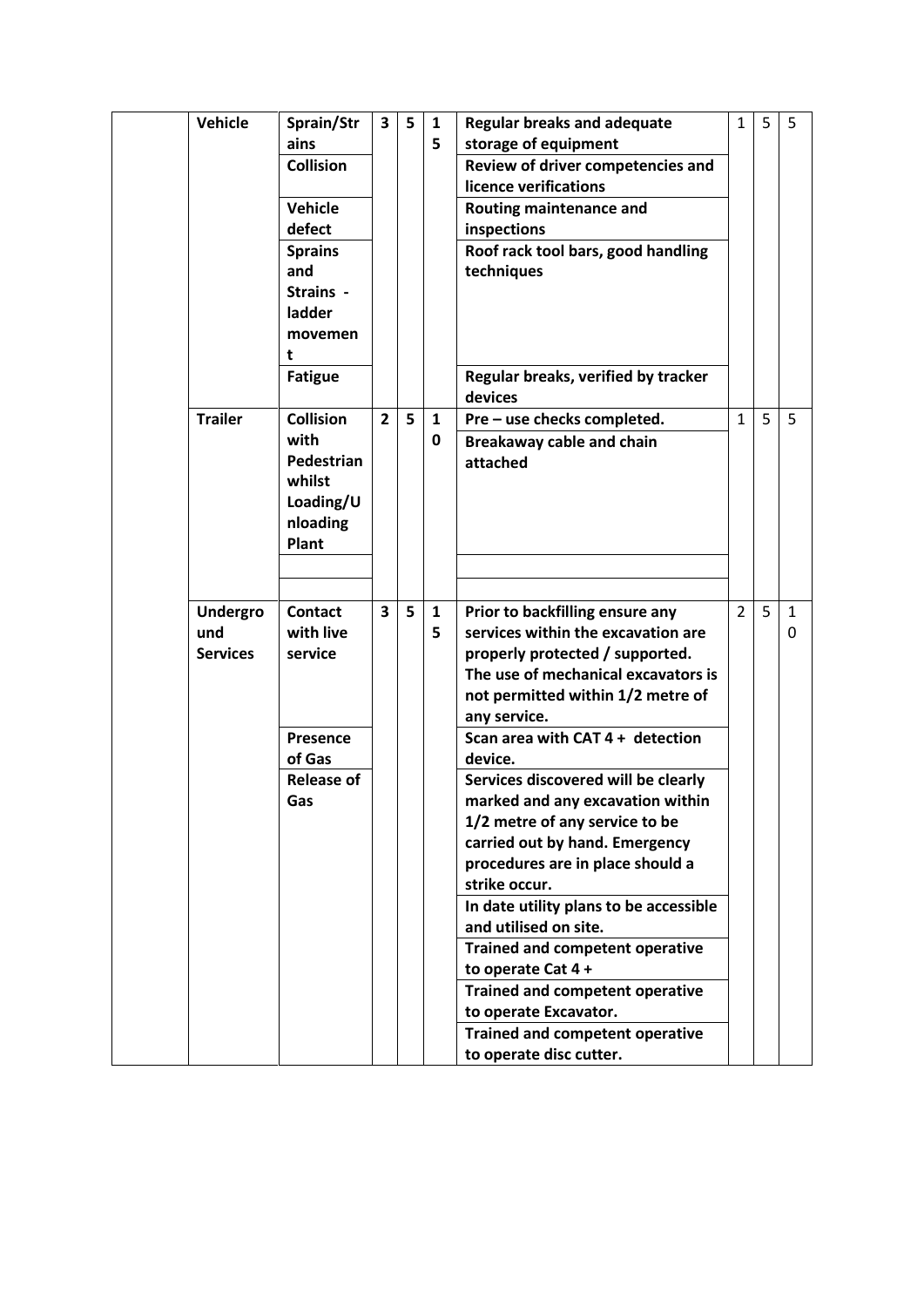| <b>Operation</b> | Incorrect    | 4              | 5 |                   |                                                                          | $\overline{2}$ | 5 |        |
|------------------|--------------|----------------|---|-------------------|--------------------------------------------------------------------------|----------------|---|--------|
| <b>of</b>        | operation    |                |   | $\mathbf{2}$<br>0 | Machines are only to be operated<br>by trained personnel that hold an in |                |   | 1<br>0 |
| excavatin        | $\prime$     |                |   |                   | date CPCS qualification appropriate                                      |                |   |        |
|                  | malfunctio   |                |   |                   | for the machine to be used. CPCS                                         |                |   |        |
| g<br>machines    |              |                |   |                   | cards must be available for                                              |                |   |        |
|                  | n            |                |   |                   |                                                                          |                |   |        |
|                  |              |                |   |                   | inspection on site. Machine is to be                                     |                |   |        |
|                  |              |                |   |                   | inspected before use and then at                                         |                |   |        |
|                  |              |                |   |                   | least daily thereafter. Regular                                          |                |   |        |
|                  |              |                |   |                   | checks are to be carried out on the                                      |                |   |        |
|                  |              |                |   |                   | bucket hitch devices to ensure they                                      |                |   |        |
|                  |              |                |   |                   | remain serviceable. Operator is to                                       |                |   |        |
|                  |              |                |   |                   | use the machine within its                                               |                |   |        |
|                  |              |                |   |                   | limitations and within the                                               |                |   |        |
|                  |              |                |   |                   | limitations of their training.                                           |                |   |        |
|                  |              |                |   |                   | Flashing beacons should be on                                            |                |   |        |
|                  |              |                |   |                   | when the machine is in use and a                                         |                |   |        |
|                  |              |                |   |                   | banksman must be present when                                            |                |   |        |
|                  |              |                |   |                   | the machine is moving or                                                 |                |   |        |
|                  |              |                |   |                   | excavating. The operative must                                           |                |   |        |
|                  |              |                |   |                   | ensure that the machine does not                                         |                |   |        |
|                  |              |                |   |                   | encroach onto the live carriageway                                       |                |   |        |
|                  |              |                |   |                   | or pedestrian walkway.                                                   |                |   |        |
| Open             | Falls / gas  | 3              | 5 | $\mathbf{1}$      | All open chambers must be fully                                          | $\mathbf{1}$   | 5 | 5      |
| <b>Chambers</b>  | emission     |                |   | 5                 | enclosed with barriers at all times.                                     |                |   |        |
|                  |              |                |   |                   | Unattended chambers are to be                                            |                |   |        |
|                  |              |                |   |                   | closed. Gas testing must be carried                                      |                |   |        |
|                  |              |                |   |                   | out when opening chambers and                                            |                |   |        |
|                  |              |                |   |                   | continuous gas monitoring must be                                        |                |   |        |
|                  |              |                |   |                   |                                                                          |                |   |        |
|                  |              |                |   |                   | in place once chambers are                                               |                |   |        |
|                  |              |                |   |                   | opened. A calibrated 4 head gas                                          |                |   |        |
|                  |              |                |   |                   | detector must be used for all gas                                        |                |   |        |
|                  |              |                |   |                   | testing. Operatives to be trained in                                     |                |   |        |
|                  |              |                |   |                   | the correct use of GDU's.                                                |                |   |        |
| <b>Excavatio</b> | Falls/       | $\overline{2}$ | 5 | 1                 | Any open excavation must be                                              | 1              | 5 | 5      |
| ns               | collapse /   |                |   | 0                 | adequately protected / fenced to                                         |                |   |        |
| (backfillin      | vehicle      |                |   |                   | prevent potential falls. All                                             |                |   |        |
| g)               | collision    |                |   |                   | excavations must be inspected                                            |                |   |        |
|                  |              |                |   |                   | before the start of each shift and                                       |                |   |        |
|                  |              |                |   |                   | following any event that could                                           |                |   |        |
|                  |              |                |   |                   | affect its stability. Vehicles must                                      |                |   |        |
|                  |              |                |   |                   | not be permitted to approach an                                          |                |   |        |
|                  |              |                |   |                   | excavation where it may cause the                                        |                |   |        |
|                  |              |                |   |                   | vehicle to tip over or cause the                                         |                |   |        |
|                  |              |                |   |                   | excavation to collapse.                                                  |                |   |        |
| <b>Contact</b>   | Live         | 3              | 5 | $\mathbf{1}$      | <b>Overhead services are identified</b>                                  | $\mathbf{1}$   | 5 | 5      |
| with             | equipmen     |                |   | 5                 | and height / type of service known.                                      |                |   |        |
| overhead         | t / electric |                |   |                   | Vehicles and plant heights as well                                       |                |   |        |
| services         | shock /      |                |   |                   | as boom maximum heights are                                              |                |   |        |
|                  | damage to    |                |   |                   | known. Vehicles / equipment that                                         |                |   |        |
|                  | overhead     |                |   |                   | may exceed acceptable height are                                         |                |   |        |
|                  | lines        |                |   |                   | not permitted on site.                                                   |                |   |        |
|                  |              |                |   |                   |                                                                          |                |   |        |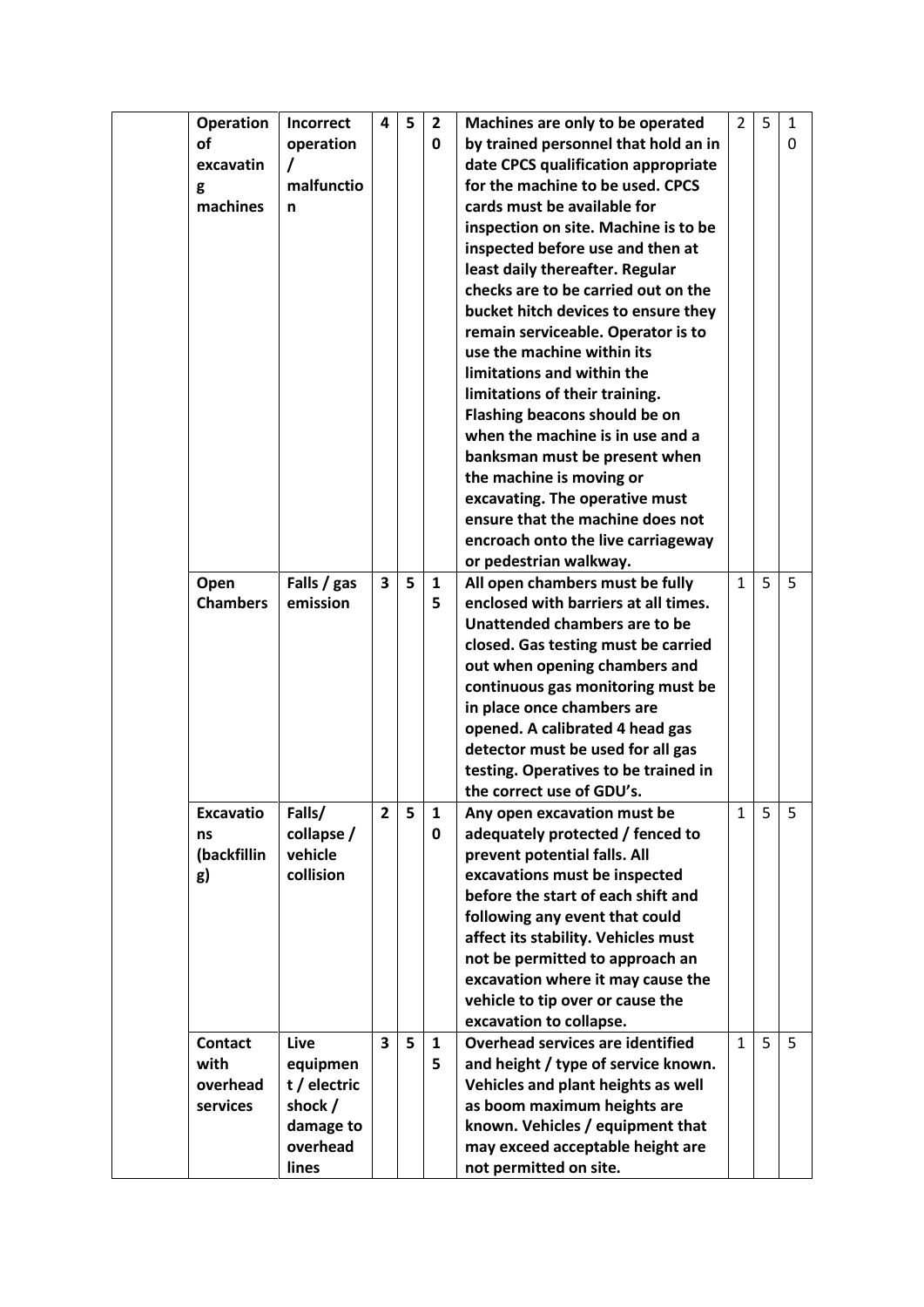| <b>Operation</b><br>of lifting<br>equipmen<br>t | Collapse /<br>dropping<br>of load /<br>contact<br>with load | $\overline{2}$ | 4 | 8      | All lifting operations are to be<br>controlled and as a minimum must<br>have a basic lifting plan. Personnel<br>nearby are to wear Hi-Vis clothing<br>and hardhat. Loads are to be<br>controlled at all times. Where a<br>load cannot be seen by the crane<br>operator a complex lifting plan<br>must be present and a qualified<br>slinger signaller must be available<br>to control the load. Loads are not<br>to be slewed over head or outside<br>the confines of the safety zone.                                                                                            | $\mathbf{1}$   | 4 | 4      |
|-------------------------------------------------|-------------------------------------------------------------|----------------|---|--------|-----------------------------------------------------------------------------------------------------------------------------------------------------------------------------------------------------------------------------------------------------------------------------------------------------------------------------------------------------------------------------------------------------------------------------------------------------------------------------------------------------------------------------------------------------------------------------------|----------------|---|--------|
| Pedestria<br>n<br>movemen<br>t                  | Slips /<br>trips / falls<br>/ collision<br>/ contact        | $\overline{2}$ | 5 | 1<br>0 | Appropriate signs and notices are<br>displayed and illuminated where<br>appropriate. Transit routes past the<br>works area allow for the safe<br>movement of pedestrians with<br>adequate separation from moving<br>vehicles and site plant including<br>that entering / exiting the site.<br>Crossing points are adequate and<br>fixed ramps are available for<br>wheelchair users and push chairs.<br><b>Deliveries and other hazardous</b><br>activities are avoided when local<br>facilities such as schools, office<br>buildings etc. are at their peak<br>activity periods. | $\mathbf{1}$   | 5 | 5      |
| <b>Operation</b><br>of plant<br>equipmen<br>t   | <b>Incorrect</b><br>use                                     | 3              | 5 | 1<br>5 | Plant / equipment (rollers, Wacker<br>plates etc.) may not be operated by<br>those that do not hold the<br>appropriate training / competence.<br>Where appropriate evidence such<br>as CPCS cards must be available on<br>site. Equipment must be delivered<br>and operated within a segregated<br>area.                                                                                                                                                                                                                                                                          | $\overline{2}$ | 5 | 1<br>0 |
| <b>Hazardou</b><br>s<br>substance<br>S          | <b>Exposure</b><br>to dusts,<br>fumes,<br>vapours           | $\overline{2}$ | 4 | 8      | <b>COSHH Safety Data Sheet and Risk</b><br>Assessment available. Appropriate<br>PPE available and used where<br>appropriate including FFP3 dust<br>masks. Face fit testing carried out<br>and occupational health monitoring<br>is in place.                                                                                                                                                                                                                                                                                                                                      | $\mathbf{1}$   | 4 | 4      |
| Spillage of<br>hazardous<br>substance<br>S      | Exposure /<br>contamina<br>tion of the<br>environm<br>ent   | $\overline{2}$ | 4 | 8      | Safety data sheets to be available.<br>The correct spill control media to<br>be available. Appropriate PPE to be<br>available / used in the event of a<br>spill occurring. Drip trays to be<br>available for plant.                                                                                                                                                                                                                                                                                                                                                               | $\mathbf{1}$   | 4 | 4      |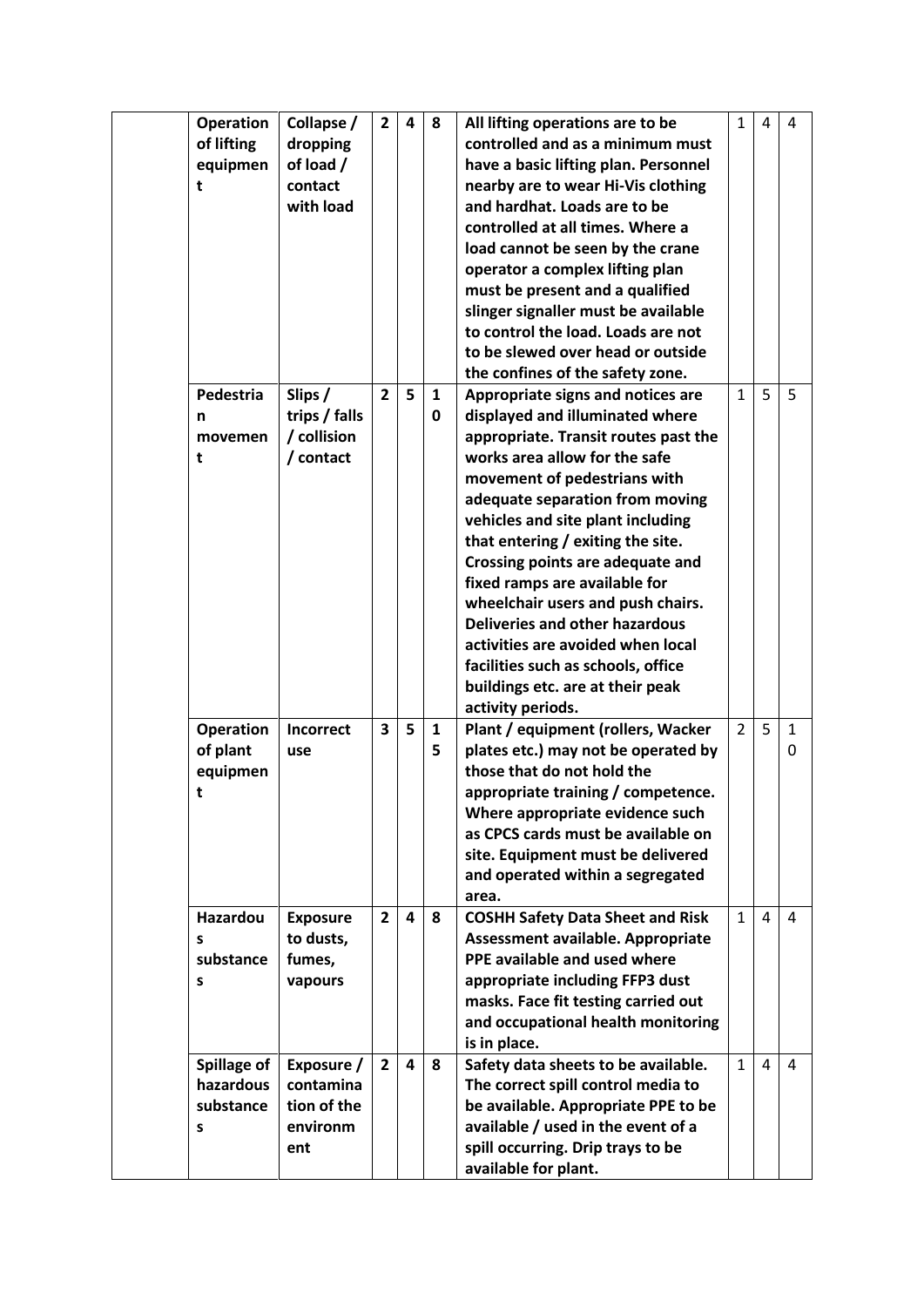| Rats/              | Weil's            | $\overline{2}$          | 5                       | $\mathbf{1}$ | All operatives to be weil's aware    | $\mathbf{1}$ | 5 | -5 |
|--------------------|-------------------|-------------------------|-------------------------|--------------|--------------------------------------|--------------|---|----|
| vermin             | disease /         |                         |                         | 0            | and carry weil's cards. Good         |              |   |    |
|                    | <b>Biological</b> |                         |                         |              | hygiene practices to be adopted.     |              |   |    |
|                    | <b>infections</b> |                         |                         |              | Appropriate welfare facilities to be |              |   |    |
|                    |                   |                         |                         |              | located within a reasonable          |              |   |    |
|                    |                   |                         |                         |              | distance. Occupational health        |              |   |    |
|                    |                   |                         |                         |              | monitoring in place.                 |              |   |    |
| <b>Lifting pit</b> | Strains /         | $\overline{2}$          | $\overline{\mathbf{3}}$ | 6            | <b>Specific manual handling</b>      | $\mathbf{1}$ | 3 | 3  |
| covers             | sprains /         |                         |                         |              | assessment available. Operatives     |              |   |    |
|                    | finger            |                         |                         |              | trained in safe lifting techniques.  |              |   |    |
|                    | entrapme          |                         |                         |              | Pit lifting equipment available, in  |              |   |    |
|                    | nt                |                         |                         |              | serviceable condition and            |              |   |    |
|                    |                   |                         |                         |              | mandatory use. Gloves and safety     |              |   |    |
|                    |                   |                         |                         |              | boots to be worn. Occupational       |              |   |    |
|                    |                   |                         |                         |              | health monitoring in place.          |              |   |    |
| <b>Blood</b>       | HIV/              | $\overline{2}$          | 5                       | $\mathbf{1}$ | Operatives are aware of the          | $\mathbf{1}$ | 5 | 5  |
| borne              | Hepatitis /       |                         |                         | 0            | potential of blood borne infectious  |              |   |    |
| infectious         | etc               |                         |                         |              | diseases from discarded needles      |              |   |    |
| diseases           |                   |                         |                         |              | and are not permitted to handle      |              |   |    |
|                    |                   |                         |                         |              | and sharps. If sharps are discovered |              |   |    |
|                    |                   |                         |                         |              | they are to be reported and an       |              |   |    |
|                    |                   |                         |                         |              | environmental clean-up team          |              |   |    |
|                    |                   |                         |                         |              | tasked to carry out the removal.     |              |   |    |
|                    |                   |                         |                         |              | Occupational health monitoring /     |              |   |    |
|                    |                   |                         |                         |              | advice available                     |              |   |    |
| Poor               | Collision /       | $\overline{\mathbf{3}}$ | 5                       | 1            | In extreme weather conditions at     | $\mathbf{1}$ | 5 | 5  |
| visibility /       | slips/            |                         |                         | 5            | the site set up stage the NRSWA      |              |   |    |
| lighting           | trips / falls     |                         |                         |              | supervisor is to consider            |              |   |    |
| condition          |                   |                         |                         |              | postponing the works. Where          |              |   |    |
| S                  |                   |                         |                         |              | works take place during poor         |              |   |    |
|                    |                   |                         |                         |              | visibility the supervisor should     |              |   |    |
|                    |                   |                         |                         |              | increase warning signs and lighting  |              |   |    |
|                    |                   |                         |                         |              | making the works more visible.       |              |   |    |
|                    |                   |                         |                         |              | Where street works are to remain     |              |   |    |
|                    |                   |                         |                         |              | in-situ overnight the NRSWA          |              |   |    |
|                    |                   |                         |                         |              | supervisor must ensure that the      |              |   |    |
|                    |                   |                         |                         |              | works are adequately lit. This       |              |   |    |
|                    |                   |                         |                         |              | should include, where appropriate,   |              |   |    |
|                    |                   |                         |                         |              | the displaying of amber cone lights  |              |   |    |
|                    |                   |                         |                         |              | overnight including in areas where   |              |   |    |
|                    |                   |                         |                         |              | street lighting may be turned off    |              |   |    |
|                    |                   |                         |                         |              | late at night.                       |              |   |    |
| Poor               | Collision /       | $\overline{\mathbf{3}}$ | 5                       | $\mathbf{1}$ | NRSWA controls must consider the     | 1            | 5 | 5  |
| weather            | slips /           |                         |                         | 5            | risk posed to road users,            |              |   |    |
| condition          | trips / falls     |                         |                         |              | pedestrians and workers              |              |   |    |
| S                  |                   |                         |                         |              | particularly in conditions such as   |              |   |    |
|                    |                   |                         |                         |              | fog, snow and ice. In flood          |              |   |    |
|                    |                   |                         |                         |              | conditions pumps may be used to      |              |   |    |
|                    |                   |                         |                         |              | drain excavations & pits however     |              |   |    |
|                    |                   |                         |                         |              | the outflow must not present a       |              |   |    |
|                    |                   |                         |                         |              | hazard to road user or pedestrians.  |              |   |    |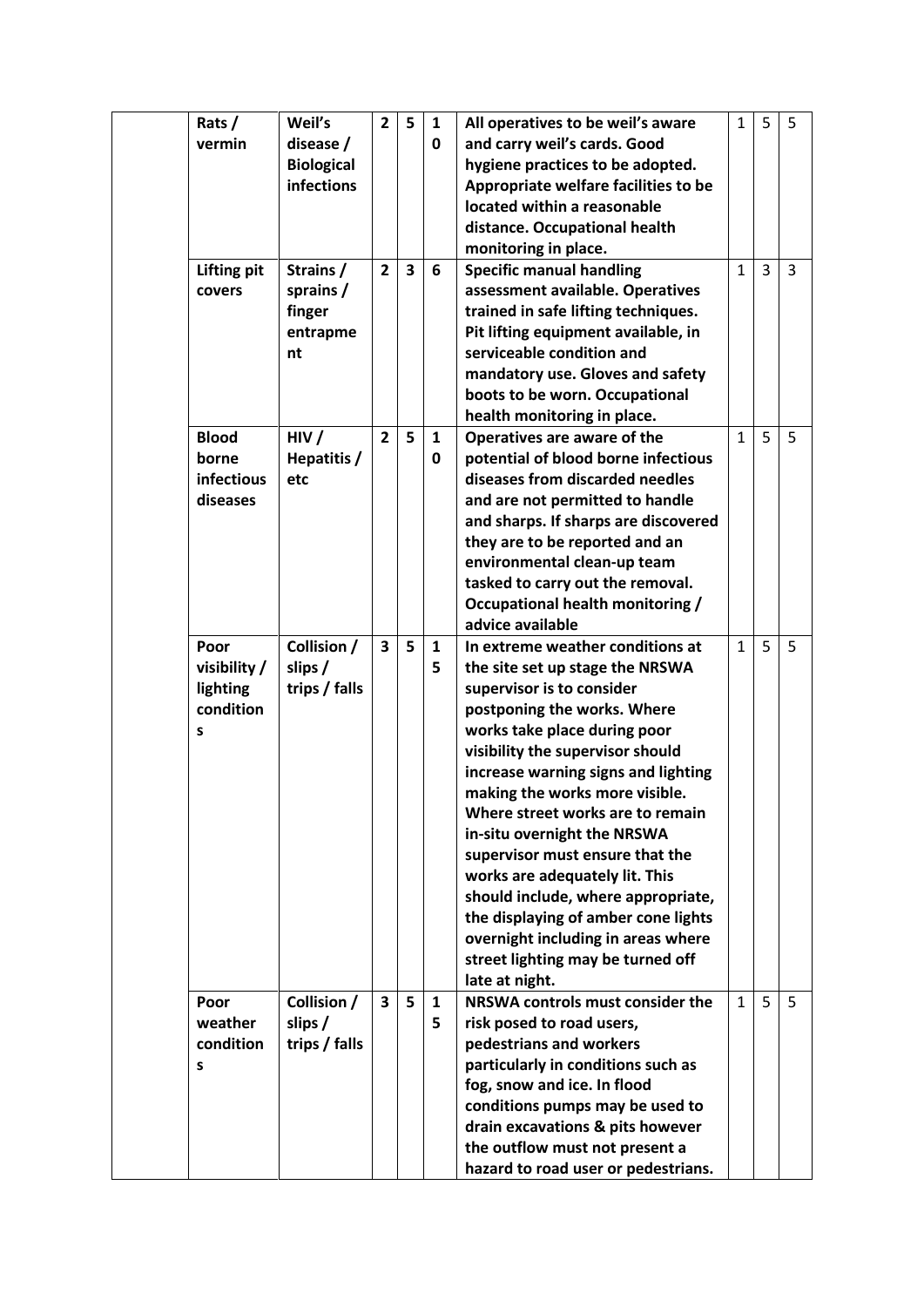|                  |                    |                |                         |              | In extremely hot conditions the          |              |   |   |
|------------------|--------------------|----------------|-------------------------|--------------|------------------------------------------|--------------|---|---|
|                  |                    |                |                         |              | supervisor should consider the           |              |   |   |
|                  |                    |                |                         |              | provision of cold drinks and             |              |   |   |
|                  |                    |                |                         |              | increasing the frequency of breaks       |              |   |   |
| Lone             |                    | $\overline{2}$ | 5                       | 1            | No lone working will take place          | 1            | 5 | 5 |
| <b>Working</b>   |                    |                |                         | 0            | during these works                       |              |   |   |
| <b>Working</b>   | Slip, Trip         | $\overline{2}$ | $\overline{\mathbf{a}}$ | 8            | Task Lighting to be used, head           | $\mathbf{1}$ | 4 | 4 |
| in low           | Fall at            |                |                         |              | protection to be worn at all times       |              |   |   |
| light            | same level         |                |                         |              |                                          |              |   |   |
| levels           |                    |                |                         |              |                                          |              |   |   |
| <b>Defective</b> | <b>Slips Trips</b> | $\overline{2}$ | $\overline{\mathbf{a}}$ | 8            | Visual Inspection completed prior        | $\mathbf{1}$ | 4 | 4 |
| Floor            | and Falls          |                |                         |              | to commencement of work                  |              |   |   |
| condition        |                    |                |                         |              |                                          |              |   |   |
| Gas              | Sprain/Str         | $\overline{2}$ | 5                       | $\mathbf{1}$ | <b>Refer to manual handling</b>          | $\mathbf{1}$ | 5 | 5 |
| <b>Cylinders</b> | ains               |                |                         | $\mathbf 0$  | assessment for gas cylinders             |              |   |   |
|                  | Foot               |                |                         |              | <b>Foot protection</b>                   |              |   |   |
|                  | <b>Injury</b>      |                |                         |              |                                          |              |   |   |
|                  | Fire $/$           |                |                         |              | Minimum number of cylinders              |              |   |   |
|                  | explosion          |                |                         |              | carried. Gas canisters stored on         |              |   |   |
|                  |                    |                |                         |              | vehicle in upright position and          |              |   |   |
|                  |                    |                |                         |              | restrained using appropriate straps.     |              |   |   |
|                  |                    |                |                         |              | <b>Cylinders are kept away from heat</b> |              |   |   |
|                  |                    |                |                         |              | sources and connectors valves and        |              |   |   |
|                  |                    |                |                         |              | hoses are inspected regularly for        |              |   |   |
|                  |                    |                |                         |              | damage. Flame arrestor valves are        |              |   |   |
|                  |                    |                |                         |              | fitted to cylinders when in use.         |              |   |   |
|                  | Hand               |                |                         |              | <b>Hand protection</b>                   |              |   |   |
|                  | injuries           |                |                         |              |                                          |              |   |   |
| <b>Hot Box</b>   | Sprain/Str         | $\overline{2}$ | 4                       | 8            | <b>See Assessments</b>                   | $\mathbf{1}$ | 4 | 4 |
|                  | ains               |                |                         |              |                                          |              |   |   |
|                  | Foot               |                |                         |              | <b>Foot protection</b>                   |              |   |   |
|                  | <b>Injury</b>      |                |                         |              |                                          |              |   |   |
|                  | <b>Fire</b>        |                |                         |              | Gas hoses are protected from             |              |   |   |
|                  |                    |                |                         |              | exposure to excessive heat. Other        |              |   |   |
|                  |                    |                |                         |              | flammable products are stored            |              |   |   |
|                  |                    |                |                         |              | away from heat source. Operatives        |              |   |   |
|                  |                    |                |                         |              | are trained in the safe use /            |              |   |   |
|                  |                    |                |                         |              | handling of the box. Fire                |              |   |   |
|                  |                    |                |                         |              | extinguisher carried on vehicle          |              |   |   |
|                  | <b>Falls From</b>  |                |                         |              | Minimise activities on back of           |              |   |   |
|                  | <b>Vehicle</b>     |                |                         |              | vehicle, load vehicle appropriately,     |              |   |   |
|                  |                    |                |                         |              | remove mud or other contaminants         |              |   |   |
|                  |                    |                |                         |              | that may cause slips                     |              |   |   |
|                  | <b>Burns</b>       |                |                         |              | <b>Hand protection and flame</b>         |              |   |   |
|                  | from hot           |                |                         |              | retardant clothing worn                  |              |   |   |
|                  | surfaces           |                |                         |              |                                          |              |   |   |
|                  | Hand               |                |                         |              | <b>Hand protection</b>                   |              |   |   |
|                  | injuries           |                |                         |              |                                          |              |   |   |
|                  | Hand               | $\overline{2}$ | $\overline{\mathbf{3}}$ | 6            | <b>Hand protection</b>                   | $\mathbf{1}$ | 3 | 3 |
|                  | injuries           |                |                         |              |                                          |              |   |   |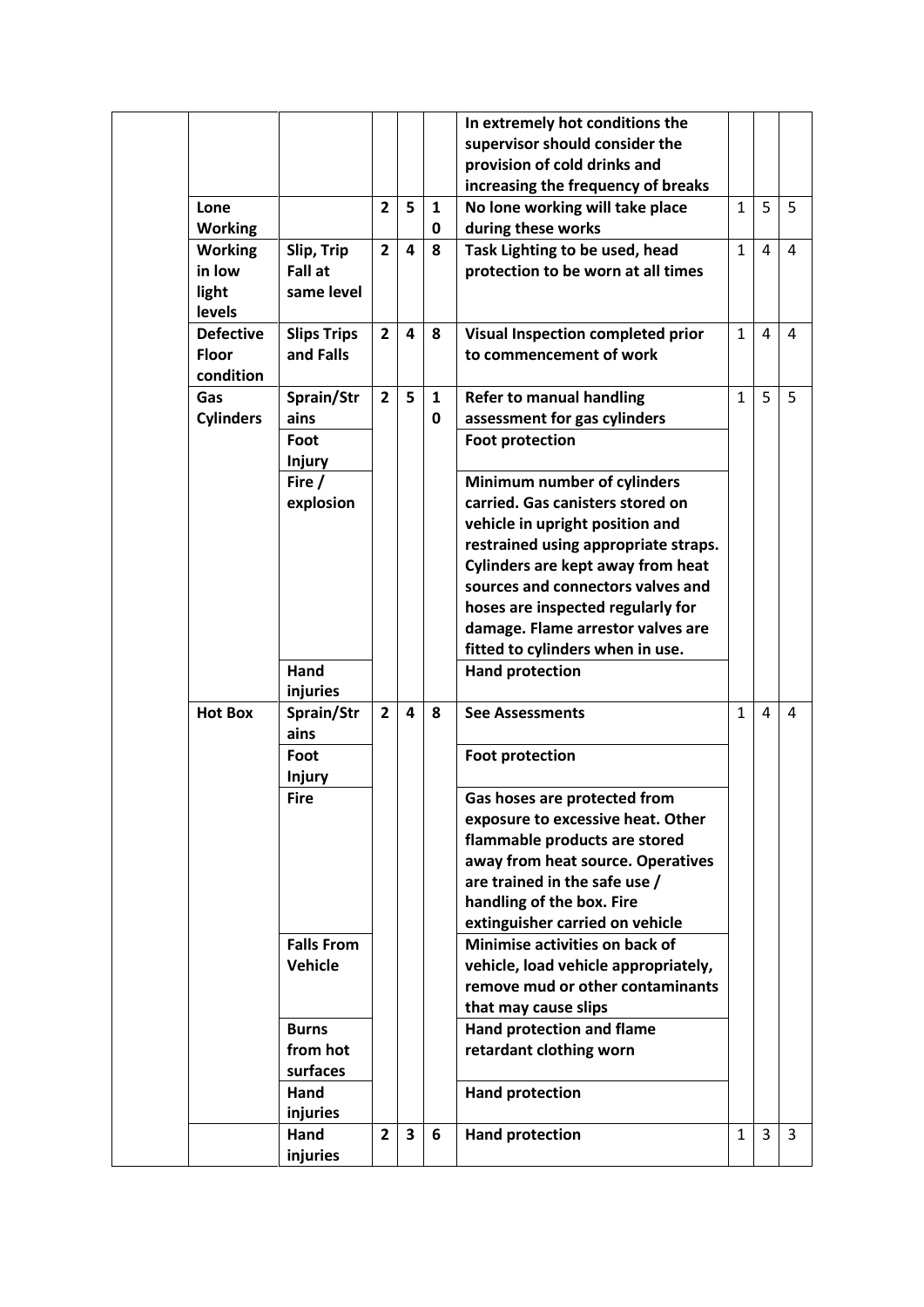| Use of<br>hand<br>tools                                    | <b>Struck by</b><br><b>Flying</b><br><b>Particles</b> |                |                         |   | <b>Eye Protection</b>                                                                                            |              |   |   |
|------------------------------------------------------------|-------------------------------------------------------|----------------|-------------------------|---|------------------------------------------------------------------------------------------------------------------|--------------|---|---|
|                                                            | <b>Burns</b>                                          |                |                         |   | <b>Hand Protection</b>                                                                                           |              |   |   |
| Use of<br>hand                                             | Hand<br>injuries                                      | $\overline{2}$ | $\overline{\mathbf{3}}$ | 6 | <b>Hand Protection and Task Lighting</b><br>to be used                                                           | $\mathbf{1}$ | 3 | 3 |
| tools in<br>low light                                      | <b>Burns</b>                                          |                |                         |   | <b>Hand Protection and Task Lighting</b><br>to be used                                                           |              |   |   |
| levels                                                     | <b>Struck by</b><br><b>Flying</b><br><b>Particles</b> |                |                         |   | <b>Eye Protection</b>                                                                                            |              |   |   |
| Oils,<br>contamin<br>ation or<br>debris on<br><b>Floor</b> | <b>Slips Trips</b><br>and Falls                       | $\overline{2}$ | 4                       | 8 | Foot protection and good<br>housekeeping maintained, task<br>lighting considered in low lighting<br>environments |              |   |   |
| Use of<br>Plant                                            | <b>Noise</b><br>exposure                              | $\overline{2}$ | $\overline{\mathbf{3}}$ | 6 | See assessment - Health<br><b>Surveillance, Hearing protection to</b>                                            | $\mathbf{1}$ | 3 | 6 |
| Equipmen                                                   |                                                       |                |                         |   | be worn by operatives                                                                                            |              |   |   |
| t                                                          | <b>Struck by</b><br><b>Flying</b><br><b>Particles</b> |                |                         |   | <b>Eye protection and overalls</b><br>required                                                                   |              |   |   |
|                                                            | <b>Cuts and</b><br><b>Abrasions</b>                   |                |                         |   | <b>Close fitting Cloth Protective Gloves</b><br>when in use (No disposable gloves                                |              |   |   |
|                                                            | <b>Dust</b>                                           |                |                         |   | when using power tools).<br>See COSHH Assessment - Health                                                        |              |   |   |
|                                                            | <b>Inhalation</b>                                     |                |                         |   | <b>Surveillance</b>                                                                                              |              |   |   |
|                                                            | <b>Exposure</b>                                       |                |                         |   | See H/A Vibration assessments -                                                                                  |              |   |   |
|                                                            | to hand<br>arm<br>vibration                           |                |                         |   | <b>Health Surveillance</b>                                                                                       |              |   |   |
|                                                            | Sprain/Str<br>ains                                    |                |                         |   | <b>See Assessments</b>                                                                                           |              |   |   |
| <b>Fuel for</b>                                            | <b>Fire</b>                                           | $\overline{2}$ | 5                       | 1 | Fuel containers are secured on                                                                                   |              |   |   |
| plant                                                      |                                                       |                |                         | 0 | vehicle to prevent movement,                                                                                     |              |   |   |
| equipmen                                                   |                                                       |                |                         |   | segregated from heat sources,                                                                                    |              |   |   |
| t                                                          |                                                       |                |                         |   | stored in flame resistant containers<br>and limited to 10 ltrs per vehicle                                       |              |   |   |
|                                                            | Foot                                                  |                |                         |   | <b>Foot protection</b>                                                                                           |              |   |   |
|                                                            | <b>Injury</b>                                         |                |                         |   |                                                                                                                  |              |   |   |
|                                                            | Hand                                                  |                |                         |   | <b>Hand protection</b>                                                                                           |              |   |   |
|                                                            | injuries                                              |                |                         |   |                                                                                                                  |              |   |   |
| <b>Manual</b>                                              | Sprain/Str                                            | $\overline{2}$ | $\overline{\mathbf{3}}$ | 6 | <b>See Assessments</b>                                                                                           | $\mathbf{1}$ | 3 | 6 |
| <b>Handling</b>                                            | ains                                                  |                |                         |   |                                                                                                                  |              |   |   |
| activities                                                 | Foot                                                  |                |                         |   | <b>Foot protection</b>                                                                                           |              |   |   |
| / Moving<br>paving                                         | <b>Injury</b><br>Hand                                 |                |                         |   |                                                                                                                  |              |   |   |
| slabs                                                      | injuries                                              |                |                         |   | <b>Hand protection</b>                                                                                           |              |   |   |
|                                                            |                                                       |                |                         |   | <b>Mechanical Aids</b>                                                                                           |              |   |   |
|                                                            |                                                       |                |                         |   | Unload materials/ slabs to pint of                                                                               |              |   |   |
|                                                            |                                                       |                |                         |   | work.                                                                                                            |              |   |   |